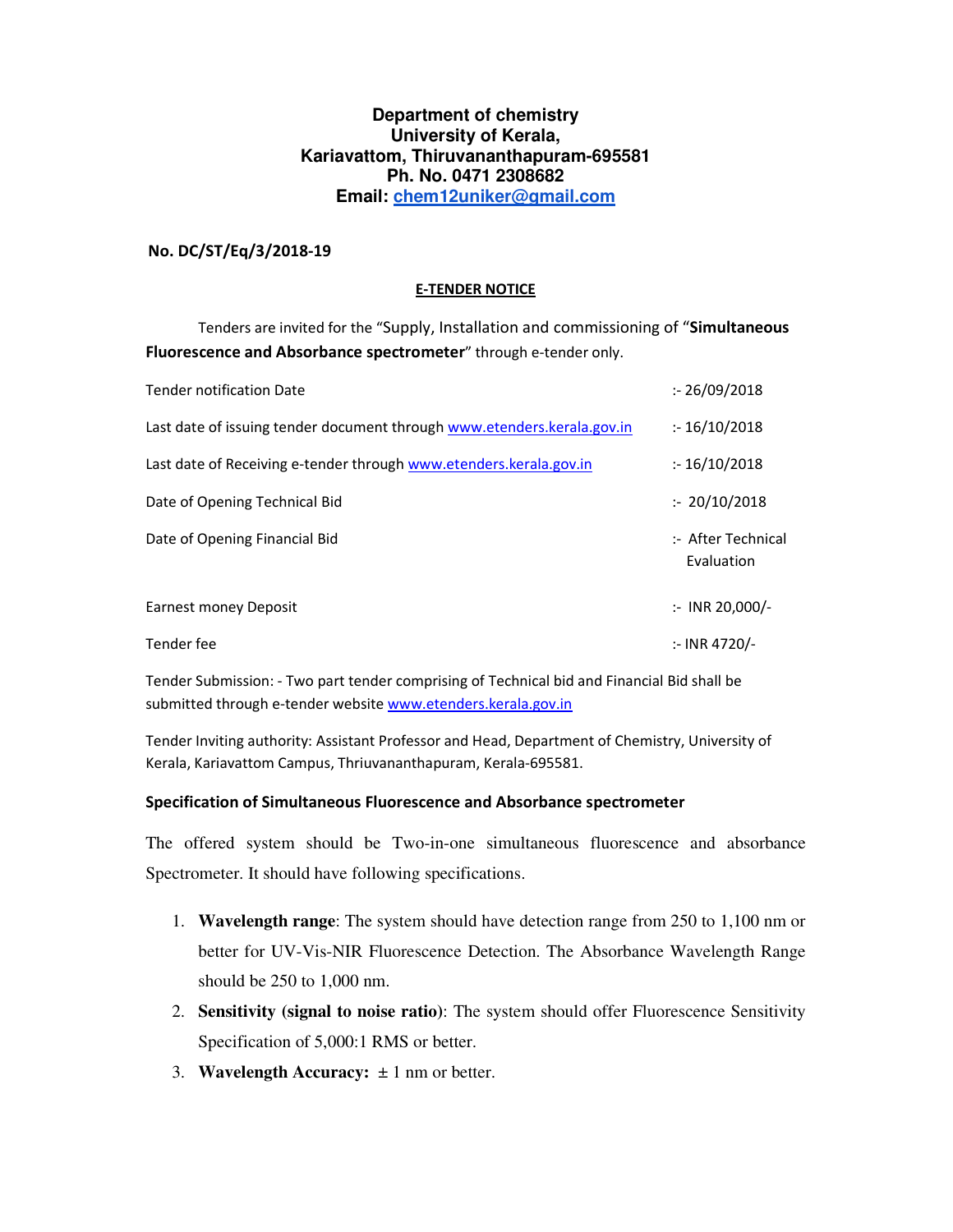- 4. **Detector**: The offered system should have two specialized sample detectors simultaneously to collect fluorescence at right angles to the excitation light, and absorbance straight through the sample. The system should be able to plot Excitation Emission Matrix.
- 5. **Sample Holder**: Necessary holders and cells should be provided for liquids, thin films, powders, pellets, papers, fibers, and microscopic slides and it should have variable alignment angle.
- 6. **Temperature control measurement**: Cuvette Peltier holder (1 cm) for automated temperature control and ramping from  $-15\degree C$  to  $+99\degree C$ , with magnetic micro-stirrer should be provided. It should include external water circulator for heat sink.
- 7. **Polarizer**: Polarizers for anisotropic studies should be quoted.
- 8. **Quartz Cuvette**: Two numbers of 4ml cuvette with 10mm path length with open top cap should be provided.
- 9. **Control and Analysis Software**: Comprehensive software compatible with Windows 7 or higher OS environment for instrument control, data acquisition and data analysis.
- 10. **Computer**: Computer with latest specification, Windows 7 operating system or higher, loaded with software for data collection, analysis and system control should be supplied.
- 11. **UPS**: Suitable online 3 KVA UPS for the System with minimum 1 hr back up (make Numeric or APC) should be quoted.
- 12. **Warranty:** The quoted system should be under comprehensive warranty (including detectors) for 36 Months or more from date of Installation.

# **Documents to be Uploaded**

- 1. Signed Compliance Matrix on specifications
- 2. Detailed Technical Brochure
- 3. BoQ
- 4. Hard copy of Bank Guarantee if opted

# **General Conditions:**

- 1. The Bidder should be a manufacturer or their dealer specifically authorized by the manufacturer to quote on their behalf for this tender as per Manufacturer Authorization Form and Indian agents of foreign principals , if any. Who must have designed, manufactured, tested and supplied the equipment(s) similar to the type specified in the "Technical Specification". Such equipments must be of the most recent series/models incorporating the latest improvements in design.
- 2. Incomplete & conditional tenders and tenders received after the due date will be summarily rejected without assigning any reasons thereof.